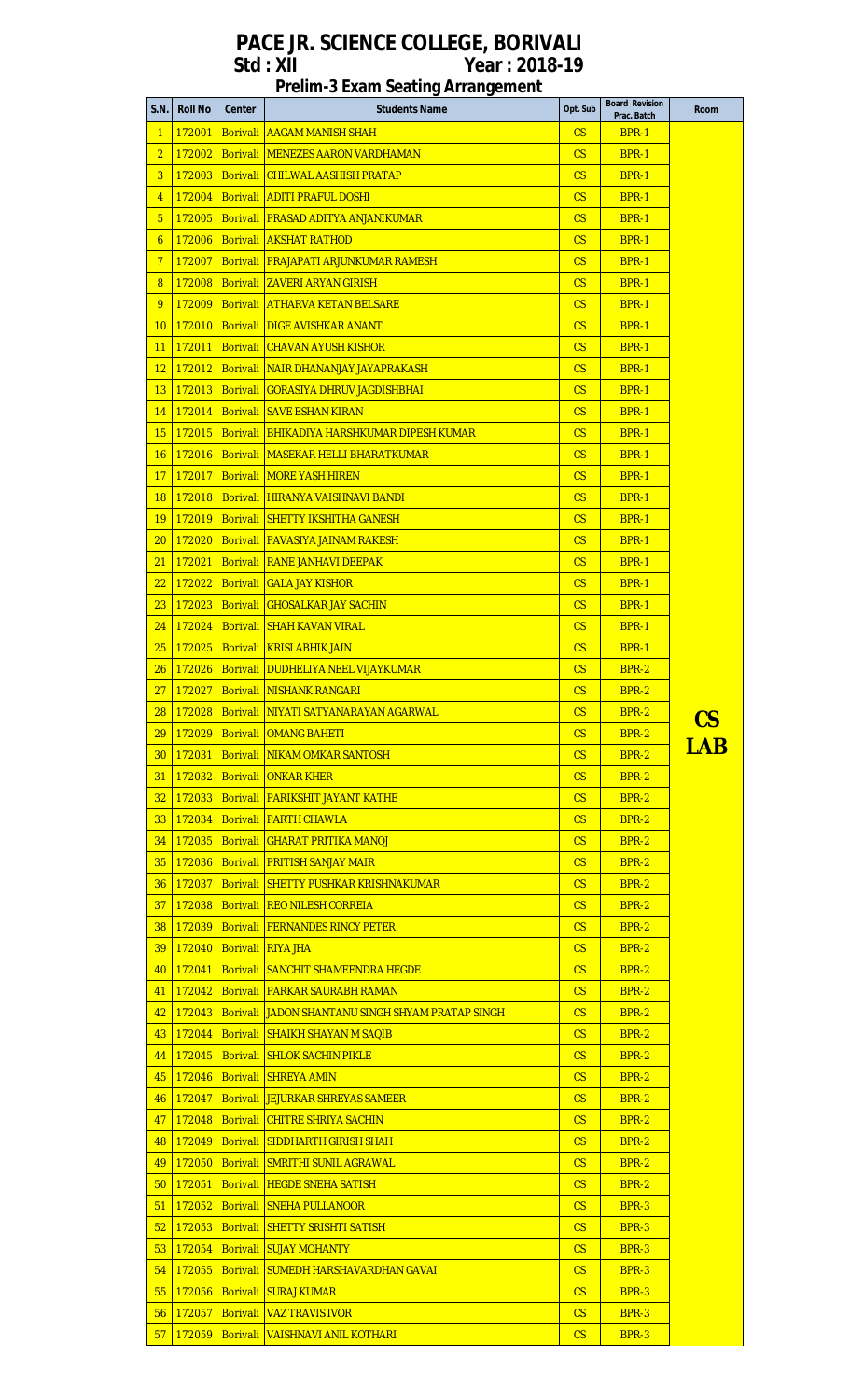|              |                |          | <b>Prelim-3 Exam Seating Arrangement</b>            |               |                                      |             |
|--------------|----------------|----------|-----------------------------------------------------|---------------|--------------------------------------|-------------|
| S.N.         | <b>Roll No</b> | Center   | <b>Students Name</b>                                | Opt. Sub      | <b>Board Revision</b><br>Prac. Batch | <b>Room</b> |
| $\mathbf{1}$ | 172060         | Borivali | <b>VARUN ANAND PATKAR</b>                           | CS            | BPR-3                                |             |
|              |                |          |                                                     |               |                                      |             |
| 2            | 172061         | Borivali | <b>VEDAANT SUNIL PUNAPULLY</b>                      | <b>CS</b>     | BPR-3                                |             |
| 3            | 172062         | Borivali | VEDANT VINOD JAIN                                   | CS            | BPR-3                                |             |
| 4            | 172063         | Borivali | VIDITA PRADEEP RAVLE                                | <b>CS</b>     | BPR-3                                |             |
| 5            | 172065         | Borivali | YASH NEERAJ MITTAL                                  | CS            | BPR-3                                |             |
| 6            | 172084         | Borivali | CHINMAY AJAY MAJITHIA                               | <b>CS</b>     | BPR-3                                |             |
| 7            | 172145         | Borivali | <b>JOSHI PANDEY</b>                                 | <b>CS</b>     | BPR-3                                |             |
|              |                |          |                                                     |               |                                      |             |
| 8            | 172210         | Borivali | CHIRMULE ADVAIT ASHUTOSH SEEMA                      | $\mathsf{CS}$ | BPR-3                                |             |
| 9            | 172308         | Borivali | YASH RAJ                                            | $\mathsf{CS}$ | BPR-3                                |             |
| 10           | 172137         | Vasai    | CHAUDHARI JAY ABHAY                                 | <b>CS</b>     | BPR-3                                |             |
| 11           | 172138         | Vasai    | <b>NAHUSH KOUSTHUBH LELE</b>                        | CS            | BPR-3                                |             |
| 12           | 172139         | Vasai    | JADHAV NINAD VIJAY                                  | <b>CS</b>     | BPR-3                                |             |
| 13           | 172140         | Vasai    | <b>JOSHI SANSKRUTI SATISH</b>                       | $\mathsf{CS}$ | BPR-3                                |             |
|              |                |          |                                                     |               |                                      |             |
| 14           | 172141         | Vasai    | SHAHIMA FIROZ KHAN                                  | <b>CS</b>     | BPR-3                                |             |
| 15           | 172142         | Vasai    | KAWEDIA DISHANT BHARAT                              | <b>CS</b>     | BPR-3                                |             |
| 16           | 172608         | Vasai    | <b>SATRE DEEPAK DILIP</b>                           | <b>CS</b>     | BPR-3                                |             |
| 17           | 172066         | Andheri  | YATHHARTH RAJIV GUPTA                               | $\mathsf{CS}$ | BPR-4                                |             |
| 18           | 172067         | Andheri  | <b>AADITYA PAREEK</b>                               | <b>CS</b>     | BPR-4                                |             |
| 19           | 172068         |          | Andheri JAAKANKSH SATISH SHETTY                     | CS            | BPR-4                                |             |
|              |                |          |                                                     |               |                                      |             |
| 20           | 172069         | Andheri  | AAKASHKUMAR SACHIDANAND JHA                         | <b>CS</b>     | BPR-4                                |             |
| 21           | 172070         |          | Andheri CHHEDA ADIT BHARAT                          | $\mathsf{CS}$ | BPR-4                                |             |
| 22           | 172071         | Andheri  | <b>ADITYA ROHIT KHANNA</b>                          | <b>CS</b>     | BPR-4                                |             |
| 23           | 172072         |          | Andheri AJAY RAWAT                                  | <b>CS</b>     | BPR-4                                |             |
| 24           | 172073         |          | Andheri JAMEYA ANIRUDDHA JOSHI                      | <b>CS</b>     | BPR-4                                |             |
|              |                |          |                                                     |               |                                      |             |
| 25           | 172074         |          | Andheri ANEEKAVAT THAKUR                            | CS.           | BPR-4                                |             |
| 26           | 172075         |          | Andheri AGRAWAL ANSHUL DEEPAK                       | <b>CS</b>     | BPR-4                                |             |
| 27           | 172076         |          | Andheri KADULKAR ARYA ABHIJIT                       | CS            | BPR-4                                |             |
| 28           | 172077         |          | Andheri JARYA YOGESH TRIVEDI                        | CS            | BPR-4                                |             |
| 29           |                |          | 172078   Andheri   ARYAN OMKAR ASHAR                | CS.           | BPR-4                                |             |
| 30           | 172079         |          | Andheri SHARMA ASHWIN AJAY                          | CS            | BPR-4                                |             |
| 31           | 172080         |          | Andheri JAYUSH VINOD SAWANT                         | CS            | BPR-4                                |             |
|              |                |          |                                                     |               |                                      |             |
| 32           |                |          | 172081   Andheri   AZEEZ MOIZ DANDAWALA             | CS            | BPR-4                                | <b>EM</b>   |
| 33           |                |          | 172082   Andheri   MANGUKIYA BRIJ MUKESH            | CS.           | BPR-4                                |             |
| 34           |                |          | 172083   Andheri   RAJ BRYNEL RAKESH                | CS.           | BPR-4                                | LAB-2       |
| 35           |                |          | 172085   Andheri   CHINMAY VISHAL SHAH              | CS.           | BPR-4                                |             |
| 36           |                |          | 172086   Andheri   PATEL DEVARSH SANJAY             | CS            | BPR-4                                |             |
| 37           | 172087         |          | Andheri   DHAIRYA HARESH VEERA                      | CS.           | BPR-4                                |             |
| 38           | 172088         |          | Andheri   DHRUMIL THAKORE                           | CS            | BPR-4                                |             |
| 39           | 172089         |          | Andheri DIVYA NIRMAL SHAH                           | CS            | BPR-4                                |             |
| 40           | 172090         |          | Andheri   DRUMIL SANDIP PARIKH                      | CS            | BPR-4                                |             |
| 41           | 172091         |          | Andheri LOKEGAONKAR GARGI PRAMOD                    | CS.           | BPR-4                                |             |
|              |                |          |                                                     |               |                                      |             |
| 42           | 172092         |          | Andheri   MEHTA HET MAYUR                           | CS            | BPR-5                                |             |
| 43           |                |          | 172093   Andheri   HRITIKA RATHI                    | CS.           | BPR-5                                |             |
| 44           | 172094         |          | Andheri SHAH ISHAN BHUPESH                          | $\mathsf{CS}$ | BPR-5                                |             |
| 45           |                |          | 172096   Andheri   DURGE JEET                       | CS.           | BPR-5                                |             |
| 46           | 172097         |          | Andheri   TRIVEDI KARAN CHANDRASHEKHAR              | CS            | BPR-5                                |             |
| 47           | 172098         |          | Andheri KHUSHI HIREN SHAH                           | CS            | BPR-5                                |             |
|              |                |          |                                                     |               |                                      |             |
| 48           | 172099         |          | Andheri   PATEL KRISHA RAJENDRA                     | $\mathsf{CS}$ | BPR-5                                |             |
| 49           |                |          | 172100   Andheri   GUDOOR LAXMI SHARANAPPA          | $\mathsf{CS}$ | BPR-5                                |             |
| 50           | 172101         |          | Andheri SONI MANAN RAJESH                           | CS            | BPR-5                                |             |
| 51           | 172102         |          | Andheri MANAS ZULESH DEDHIA                         | CS.           | BPR-5                                |             |
| 52           | 172103         |          | Andheri MANAV MANOJ KUMAR SINGH                     | $\mathsf{CS}$ | BPR-5                                |             |
| 53           | 172104         |          | Andheri   VISARIA MANAV HIRENKUMAR                  | CS.           | BPR-5                                |             |
| 54           | 172105         |          | Andheri MILINDI BHAGYESH SHAH                       | CS            | BPR-5                                |             |
|              |                |          |                                                     |               |                                      |             |
| 55           | 172106         |          | Andheri   BIYABANI MOHAMMED FARAAZ MOHAMMED IMTIYAZ | CS.           | BPR-5                                |             |
| 56           | 172107         |          | Andheri INACHIKETH S KADKOL                         | CS.           | BPR-5                                |             |
| 57           | 172108         |          | Andheri   TELI NARESH TEJARAM                       | <b>CS</b>     | BPR-5                                |             |
| 58           | 172109         |          | Andheri INEEL NILESH PANCHAL                        | CS.           | BPR-5                                |             |
| 59           | 172110         |          | Andheri   PATEL NIMAI MEHUL                         | CS.           | BPR-5                                |             |
| 60           | 172111         |          | Andheri INYUONIKA SHETTY                            | CS.           | BPR-5                                |             |
| 61           | 172112         |          | Andheri PATIL PARAM KIRAN                           | CS.           | BPR-5                                |             |
| 62           | 172113         |          | Andheri SHAH PARSHVA MINESH                         | CS            | BPR-5                                |             |
|              | 172114         |          |                                                     |               |                                      |             |
| 63           |                |          | Andheri   PUJARA PAVAN ROHITBHAI                    | CS            | BPR-5                                |             |
| 64           |                |          | 172115   Andheri   SHENDE PRAPTI MILIND             | CS            | BPR-5                                |             |
|              |                |          | 65 172116 Andheri CHAUHAN PRASHANT PRATAP NARAYAN   | CS            | BPR-5                                |             |
| 66           | 172117         |          | Andheri RAWAL PRINCE RANCHHOD                       | $\mathsf{CS}$ | BPR-5                                |             |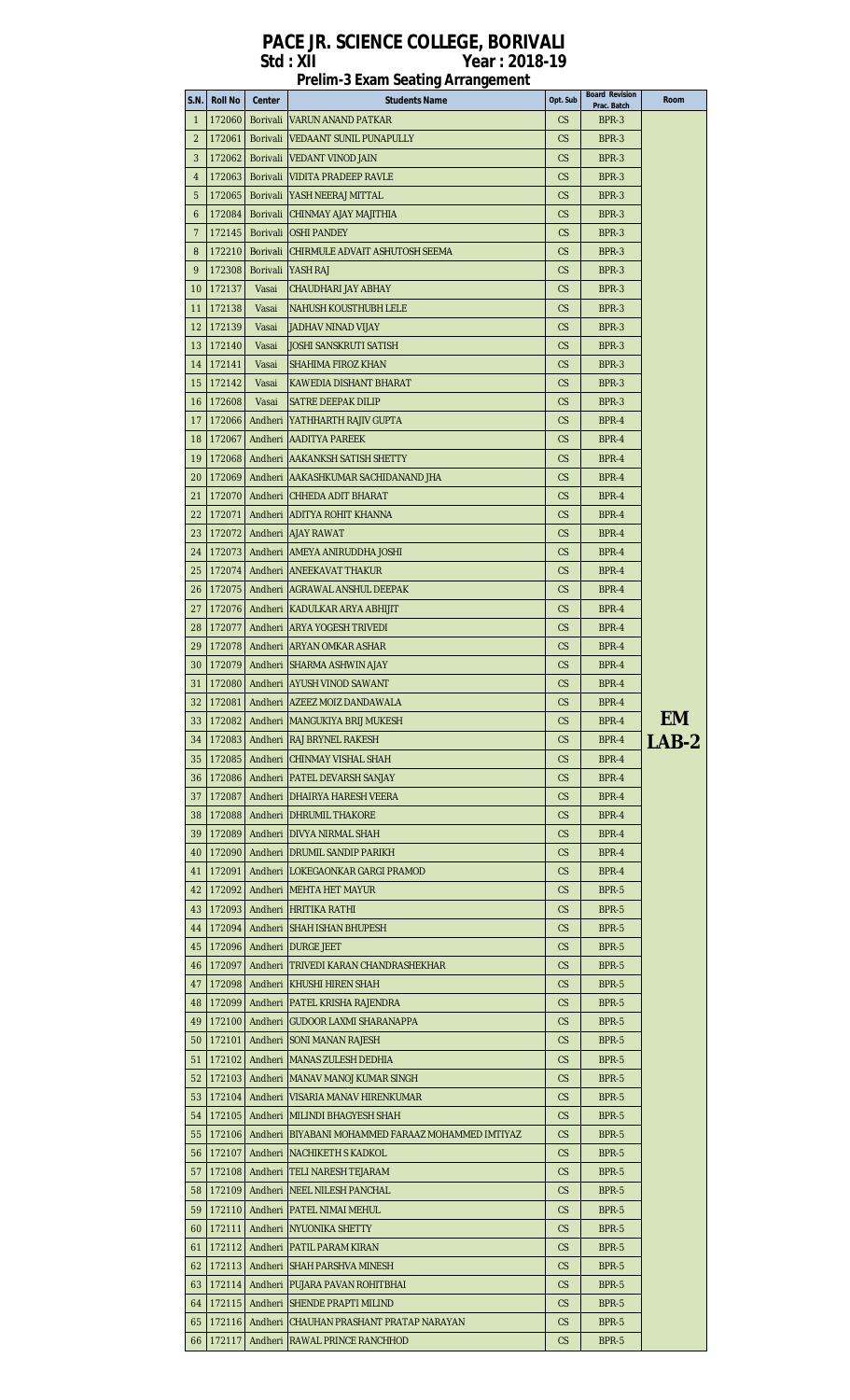| S.N.         | Roll No   | Center     | <b>Students Name</b>                              | Opt. Sub  | <b>Board Revision</b><br>Prac. Batch | Room |
|--------------|-----------|------------|---------------------------------------------------|-----------|--------------------------------------|------|
| $\mathbf{1}$ | 172118    |            | Andheri KADULKAR RIYA ABHIJIT                     | CS        | BPR-6                                |      |
| 2            | 172119    |            | Andheri NADAR RONISH THANGADURAI                  | CS        | BPR-6                                |      |
| 3            | 1721201   |            | Andheri  VISHWAKARMA SAMAR RAJESH                 | CS.       | BPR-6                                |      |
| 4            | 172121    |            | Andheri SAMRIDDHI GOLAS                           | CS        | BPR-6                                |      |
| 5            |           |            | 172122   Andheri   SATCHIT RASIK SARASWATI        | CS        | BPR-6                                |      |
| 6            |           |            | 172123   Andheri   SHANTAM SRIVASTAVA             | CS.       | BPR-6                                |      |
| 7            | 1721241   |            | Andheri IMALOO SHOURABH RATAN LAL                 | CS        | BPR-6                                |      |
| 8            |           |            | 172125   Andheri   SUMARIYA SHREY PRAVIN          | CS        | BPR-6                                |      |
| 9            |           |            | 172126   Andheri SHUBH DAKSHAY BHAGAT             | CS        | BPR-6                                |      |
| 10           |           |            | 172127   Andheri   SHUBHAM SACHIN DABHOLKAR       | CS        | BPR-6                                |      |
| 11           |           |            | 172128   Andheri   PATEL SHUBHAM DINESH           | CS        | BPR-6                                |      |
| 12           |           |            | 172129   Andheri   SIDDHANT SUDHIR BADOLA         | CS.       | BPR-6                                |      |
| 13           |           |            | 172130   Andheri   SWAGATA JANA                   | CS        | BPR-6                                |      |
| 14           | 172131    |            | Andheri ITANAY S KAMATH                           | CS        | BPR-6                                |      |
| 15           |           |            | 172132   Andheri   TANMAY BANSAL                  | CS        | BPR-6                                |      |
| 16           |           |            | 172133   Andheri   TUSHAR RAJIV KUMAR             | CS.       | BPR-6                                |      |
| 17           |           |            | 172134   Andheri   GOENKA UMANG NARESH            | CS        | BPR-6                                |      |
| 18           |           |            | 172135   Andheri   USHNISH CHAKRAVARTY            | CS        | BPR-6                                |      |
| 19           | 172136    |            | Andheri VINAY MOHAN SAKELU                        | CS        | BPR-6                                |      |
| 20           | 172144    |            | Andheri   MEHTA SHUBH DHAVAL                      | CS        | BPR-6                                |      |
| 21           |           | cis        | WAGHELA HARSH NILESH                              | CS        | BPR-6                                |      |
| 22           |           | <b>Cis</b> | CHAUHAN RISHABH TARAL                             | CS        | BPR-6                                |      |
| 23           |           | cis        | MAHESHWARI HARDIK ASHWIN                          | CS        | BPR-6                                | 108  |
| 24           |           | cis        | MANE PARAG RAJENDRA                               | CS        | BPR-6                                |      |
| 25           |           | cis        | BHATT HRITHIK SANJAY                              | CS        | BPR-6                                |      |
| 26           | 172058    | Borivali   | TUSHAR K TIWARI                                   | <b>EM</b> | BPR-7                                |      |
| 27           | 172064    |            | Borivali MAHAJAN YASH MANOJ                       | <b>EM</b> | BPR-7                                |      |
| 28           | 172201    |            | Borivali AADIL KHALID KHAN                        | <b>EM</b> | BPR-7                                |      |
| 29           |           |            | 172202   Borivali SHAH AAGAM BRIJESH              | <b>EM</b> | BPR-7                                |      |
| 30           |           |            | 172203   Borivali LAD AARYAN PANKAJ               | <b>EM</b> | BPR-7                                |      |
|              |           |            | 31   172204   Borivali   AAYUSH SHUKLA            | EM        | BPR-7                                |      |
|              |           |            | 32   172205   Borivali   DESHPANDE ADITI SHRIKANT | EM.       | BPR-7                                |      |
|              | 33 172207 |            | Borivali ADITYA ABHAI RAI SHARMA                  | EM.       | BPR-7                                |      |
|              | 34 172208 |            | Borivali ADITYA TRIVEDI                           | EM.       | BPR-7                                |      |
| 35           | 172209    |            | Borivali   DIWAN ADNAN ZAFAR ALAM                 | EM.       | BPR-7                                |      |
| 36           | 172211    |            | Borivali MEHTA AKSHARA RAJESH                     | EM.       | BPR-7                                |      |
| 37           | 172212    |            | Borivali ANIKET JHA                               | EM.       | BPR-7                                |      |
| 38           | 172213    |            | Borivali ANIRUDDH NAGANUR                         | <b>EM</b> | BPR-7                                |      |
| 39           | 172214    |            | Borivali JJAISWAL ANISH SHRAWAN                   | EM.       | BPR-7                                |      |
| 40           | 172215    |            | Borivali NAIK ANKSHIT CHANDRAKANT                 | EM.       | BPR-7                                |      |
| 41           | 172216    |            | Borivali GAIKWAD ARYA RAVINDRA                    | EM.       | BPR-7                                |      |
| 42           | 172217    |            | Borivali ARYAN PARAB                              | EM.       | BPR-7                                |      |
| 43           |           |            | 172218   Borivali   AVANTI MADHAV PANDIT          | EM.       | BPR-7                                |      |
| 44           | 172219    |            | Borivali   MEHTA BHAVIK ANAND                     | <b>EM</b> | BPR-7                                |      |
| 45           | 172220    |            | Borivali CHINMAY PALAV                            | EM        | BPR-7                                |      |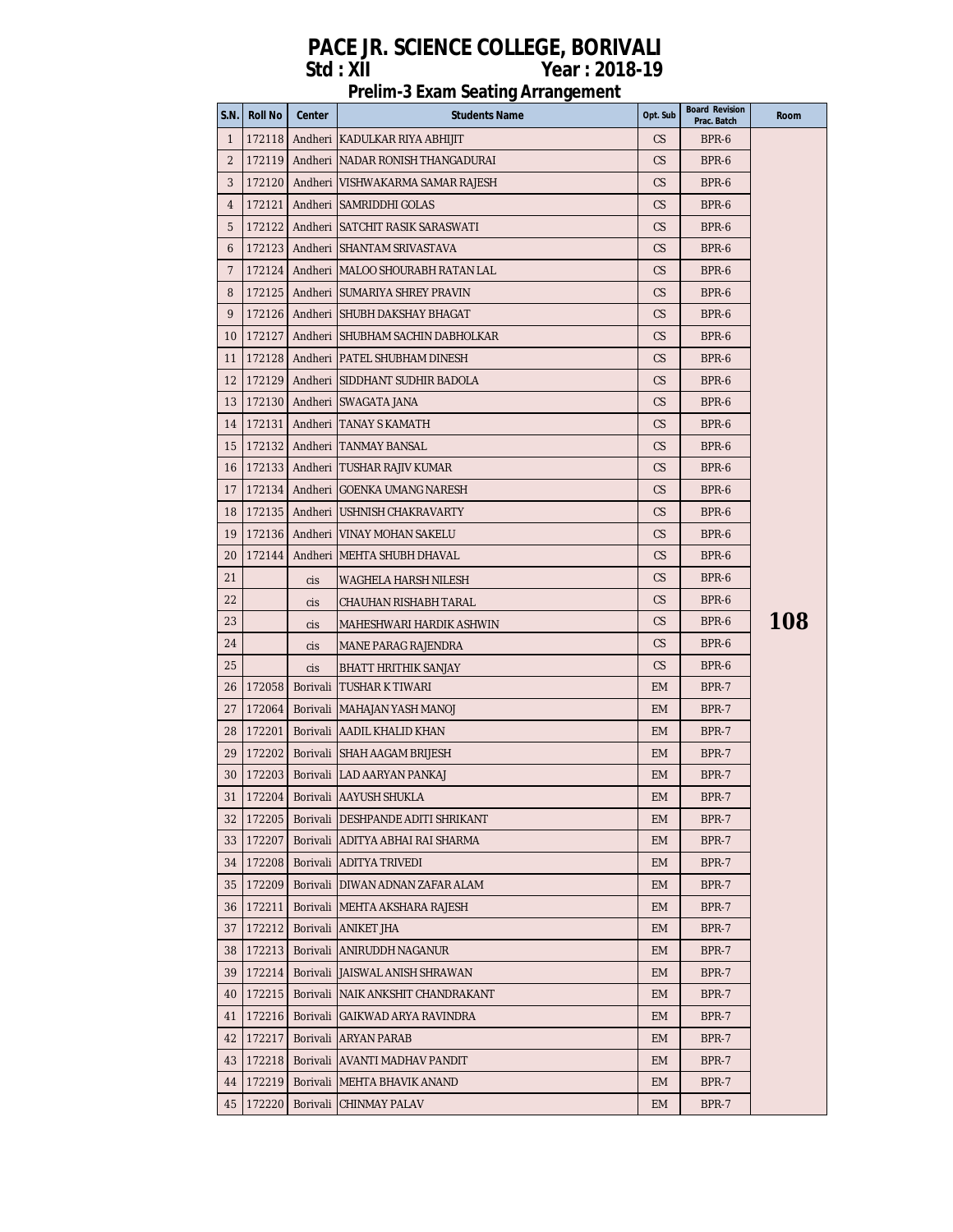| <b>Prelim-3 Exam Seating Arrangement</b> |  |
|------------------------------------------|--|
|------------------------------------------|--|

| Prac. Batch<br>$\mathbf{1}$<br>172221<br>Borivali   DEVADIGA DAIVIK JAYANTHA<br><b>EM</b><br>BPR-8<br>$\overline{2}$<br>172222<br>Borivali   DHARM HEMENDRA DOSHI<br>BPR-8<br>EM.<br>3<br>172223<br>Borivali GUPTA DHRUV PANKAJ<br><b>EM</b><br>BPR-8<br>4<br>172224<br>Borivali JASANI DHRUVIL KETAN<br>EM<br>BPR-8<br>5<br>172225<br>Borivali APAGE DIPTI RAJESH<br>EM<br>BPR-8<br>172226<br>Borivali   DIYA DINESH KATHAIT<br><b>EM</b><br>BPR-8<br>6<br>$\overline{7}$<br>172227<br>Borivali   PEREIRA ELITA MATHEW<br><b>EM</b><br>BPR-8<br>172228<br>Borivali FERNANDES ELTON IGNATIUS ALLEN<br><b>EM</b><br>BPR-8<br>8<br>9<br>172229<br>BPR-8<br>Borivali GAURANG N BHANDARE<br>EM.<br>172230<br>BPR-8<br>10<br>Borivali GAURAV SHARAD DOTIYA<br>EM.<br>172231<br>Borivali HARSH AJAY RANA<br>BPR-8<br>11<br>EM.<br>12<br>172232<br>Borivali SINGH HARSH DEEPAK<br><b>EM</b><br>BPR-8<br>13<br>172233<br>Borivali HARSHPAL AMRITPAL SINGH<br>EM<br>BPR-8<br>14<br>172234<br><b>VIKAM HET NIRMAL</b><br><b>EM</b><br>BPR-8<br>Borivali<br>15<br>172235<br>Borivali<br><b>BANDEKAR ISHAAN KIRAN</b><br><b>EM</b><br>BPR-8<br>172236<br>Borivali BAHALKAR ISHAN PRASHANT<br><b>EM</b><br>BPR-8<br>16<br>17<br>172237<br>Borivali JASH SALIL KARANJIKAR<br>EM<br>BPR-8<br>18<br>172238<br>Borivali GAJJAR JATIN NITINKUMAR<br>BPR-8<br>EM.<br>19<br>172239<br>Borivali JERIN MATHEW<br><b>EM</b><br>BPR-8<br>20<br>172240<br>Borivali CHRISTOPHER JOEL<br>EM<br>BPR-8<br>21<br>172241<br>Borivali KANVA JAYDEEP TRIVEDI<br>EM<br>BPR-9<br>22<br>172242<br>Borivali KAUSHEEKI MUKHERJEE<br><b>EM</b><br>BPR-9<br>23<br>172243<br>Borivali FERNANDES KIMBERLEY JERSON<br><b>EM</b><br>BPR-9<br>24<br>172244<br>Borivali KIRTI CHATURVEDI<br><b>EM</b><br>BPR-9<br>25<br>172245<br>Borivali   PATEL KRISH SUKETU<br><b>EM</b><br>BPR-9<br>172246<br>KHATAL KRUTIK HARESHWAR<br>BPR-9<br>26<br>Borivali<br>EM.<br>107<br>172247<br>27<br>Borivali BHADANE MALAY KISHOR<br>EM.<br>BPR-9<br>172248<br>Borivali GHANKUTKAR MANASI VIJAY<br><b>EM</b><br>BPR-9<br>28<br>29<br>172249<br>Borivali MANAV ARYA<br>EM<br>BPR-9<br>30<br>172250<br>Borivali GHARAT MANAV YADNESH<br>EM<br>BPR-9<br>31<br>172251<br>Borivali   PAREKH MEET MITESH<br><b>EM</b><br>BPR-9<br>172252 |
|-------------------------------------------------------------------------------------------------------------------------------------------------------------------------------------------------------------------------------------------------------------------------------------------------------------------------------------------------------------------------------------------------------------------------------------------------------------------------------------------------------------------------------------------------------------------------------------------------------------------------------------------------------------------------------------------------------------------------------------------------------------------------------------------------------------------------------------------------------------------------------------------------------------------------------------------------------------------------------------------------------------------------------------------------------------------------------------------------------------------------------------------------------------------------------------------------------------------------------------------------------------------------------------------------------------------------------------------------------------------------------------------------------------------------------------------------------------------------------------------------------------------------------------------------------------------------------------------------------------------------------------------------------------------------------------------------------------------------------------------------------------------------------------------------------------------------------------------------------------------------------------------------------------------------------------------------------------------------------------------------------------------------------------------------------------------------------------------------------------------------------------------------------------------------------------------------------------------------------------------------------------------------|
|                                                                                                                                                                                                                                                                                                                                                                                                                                                                                                                                                                                                                                                                                                                                                                                                                                                                                                                                                                                                                                                                                                                                                                                                                                                                                                                                                                                                                                                                                                                                                                                                                                                                                                                                                                                                                                                                                                                                                                                                                                                                                                                                                                                                                                                                         |
|                                                                                                                                                                                                                                                                                                                                                                                                                                                                                                                                                                                                                                                                                                                                                                                                                                                                                                                                                                                                                                                                                                                                                                                                                                                                                                                                                                                                                                                                                                                                                                                                                                                                                                                                                                                                                                                                                                                                                                                                                                                                                                                                                                                                                                                                         |
|                                                                                                                                                                                                                                                                                                                                                                                                                                                                                                                                                                                                                                                                                                                                                                                                                                                                                                                                                                                                                                                                                                                                                                                                                                                                                                                                                                                                                                                                                                                                                                                                                                                                                                                                                                                                                                                                                                                                                                                                                                                                                                                                                                                                                                                                         |
|                                                                                                                                                                                                                                                                                                                                                                                                                                                                                                                                                                                                                                                                                                                                                                                                                                                                                                                                                                                                                                                                                                                                                                                                                                                                                                                                                                                                                                                                                                                                                                                                                                                                                                                                                                                                                                                                                                                                                                                                                                                                                                                                                                                                                                                                         |
|                                                                                                                                                                                                                                                                                                                                                                                                                                                                                                                                                                                                                                                                                                                                                                                                                                                                                                                                                                                                                                                                                                                                                                                                                                                                                                                                                                                                                                                                                                                                                                                                                                                                                                                                                                                                                                                                                                                                                                                                                                                                                                                                                                                                                                                                         |
|                                                                                                                                                                                                                                                                                                                                                                                                                                                                                                                                                                                                                                                                                                                                                                                                                                                                                                                                                                                                                                                                                                                                                                                                                                                                                                                                                                                                                                                                                                                                                                                                                                                                                                                                                                                                                                                                                                                                                                                                                                                                                                                                                                                                                                                                         |
|                                                                                                                                                                                                                                                                                                                                                                                                                                                                                                                                                                                                                                                                                                                                                                                                                                                                                                                                                                                                                                                                                                                                                                                                                                                                                                                                                                                                                                                                                                                                                                                                                                                                                                                                                                                                                                                                                                                                                                                                                                                                                                                                                                                                                                                                         |
|                                                                                                                                                                                                                                                                                                                                                                                                                                                                                                                                                                                                                                                                                                                                                                                                                                                                                                                                                                                                                                                                                                                                                                                                                                                                                                                                                                                                                                                                                                                                                                                                                                                                                                                                                                                                                                                                                                                                                                                                                                                                                                                                                                                                                                                                         |
|                                                                                                                                                                                                                                                                                                                                                                                                                                                                                                                                                                                                                                                                                                                                                                                                                                                                                                                                                                                                                                                                                                                                                                                                                                                                                                                                                                                                                                                                                                                                                                                                                                                                                                                                                                                                                                                                                                                                                                                                                                                                                                                                                                                                                                                                         |
|                                                                                                                                                                                                                                                                                                                                                                                                                                                                                                                                                                                                                                                                                                                                                                                                                                                                                                                                                                                                                                                                                                                                                                                                                                                                                                                                                                                                                                                                                                                                                                                                                                                                                                                                                                                                                                                                                                                                                                                                                                                                                                                                                                                                                                                                         |
|                                                                                                                                                                                                                                                                                                                                                                                                                                                                                                                                                                                                                                                                                                                                                                                                                                                                                                                                                                                                                                                                                                                                                                                                                                                                                                                                                                                                                                                                                                                                                                                                                                                                                                                                                                                                                                                                                                                                                                                                                                                                                                                                                                                                                                                                         |
|                                                                                                                                                                                                                                                                                                                                                                                                                                                                                                                                                                                                                                                                                                                                                                                                                                                                                                                                                                                                                                                                                                                                                                                                                                                                                                                                                                                                                                                                                                                                                                                                                                                                                                                                                                                                                                                                                                                                                                                                                                                                                                                                                                                                                                                                         |
|                                                                                                                                                                                                                                                                                                                                                                                                                                                                                                                                                                                                                                                                                                                                                                                                                                                                                                                                                                                                                                                                                                                                                                                                                                                                                                                                                                                                                                                                                                                                                                                                                                                                                                                                                                                                                                                                                                                                                                                                                                                                                                                                                                                                                                                                         |
|                                                                                                                                                                                                                                                                                                                                                                                                                                                                                                                                                                                                                                                                                                                                                                                                                                                                                                                                                                                                                                                                                                                                                                                                                                                                                                                                                                                                                                                                                                                                                                                                                                                                                                                                                                                                                                                                                                                                                                                                                                                                                                                                                                                                                                                                         |
|                                                                                                                                                                                                                                                                                                                                                                                                                                                                                                                                                                                                                                                                                                                                                                                                                                                                                                                                                                                                                                                                                                                                                                                                                                                                                                                                                                                                                                                                                                                                                                                                                                                                                                                                                                                                                                                                                                                                                                                                                                                                                                                                                                                                                                                                         |
|                                                                                                                                                                                                                                                                                                                                                                                                                                                                                                                                                                                                                                                                                                                                                                                                                                                                                                                                                                                                                                                                                                                                                                                                                                                                                                                                                                                                                                                                                                                                                                                                                                                                                                                                                                                                                                                                                                                                                                                                                                                                                                                                                                                                                                                                         |
|                                                                                                                                                                                                                                                                                                                                                                                                                                                                                                                                                                                                                                                                                                                                                                                                                                                                                                                                                                                                                                                                                                                                                                                                                                                                                                                                                                                                                                                                                                                                                                                                                                                                                                                                                                                                                                                                                                                                                                                                                                                                                                                                                                                                                                                                         |
|                                                                                                                                                                                                                                                                                                                                                                                                                                                                                                                                                                                                                                                                                                                                                                                                                                                                                                                                                                                                                                                                                                                                                                                                                                                                                                                                                                                                                                                                                                                                                                                                                                                                                                                                                                                                                                                                                                                                                                                                                                                                                                                                                                                                                                                                         |
|                                                                                                                                                                                                                                                                                                                                                                                                                                                                                                                                                                                                                                                                                                                                                                                                                                                                                                                                                                                                                                                                                                                                                                                                                                                                                                                                                                                                                                                                                                                                                                                                                                                                                                                                                                                                                                                                                                                                                                                                                                                                                                                                                                                                                                                                         |
|                                                                                                                                                                                                                                                                                                                                                                                                                                                                                                                                                                                                                                                                                                                                                                                                                                                                                                                                                                                                                                                                                                                                                                                                                                                                                                                                                                                                                                                                                                                                                                                                                                                                                                                                                                                                                                                                                                                                                                                                                                                                                                                                                                                                                                                                         |
|                                                                                                                                                                                                                                                                                                                                                                                                                                                                                                                                                                                                                                                                                                                                                                                                                                                                                                                                                                                                                                                                                                                                                                                                                                                                                                                                                                                                                                                                                                                                                                                                                                                                                                                                                                                                                                                                                                                                                                                                                                                                                                                                                                                                                                                                         |
|                                                                                                                                                                                                                                                                                                                                                                                                                                                                                                                                                                                                                                                                                                                                                                                                                                                                                                                                                                                                                                                                                                                                                                                                                                                                                                                                                                                                                                                                                                                                                                                                                                                                                                                                                                                                                                                                                                                                                                                                                                                                                                                                                                                                                                                                         |
|                                                                                                                                                                                                                                                                                                                                                                                                                                                                                                                                                                                                                                                                                                                                                                                                                                                                                                                                                                                                                                                                                                                                                                                                                                                                                                                                                                                                                                                                                                                                                                                                                                                                                                                                                                                                                                                                                                                                                                                                                                                                                                                                                                                                                                                                         |
|                                                                                                                                                                                                                                                                                                                                                                                                                                                                                                                                                                                                                                                                                                                                                                                                                                                                                                                                                                                                                                                                                                                                                                                                                                                                                                                                                                                                                                                                                                                                                                                                                                                                                                                                                                                                                                                                                                                                                                                                                                                                                                                                                                                                                                                                         |
|                                                                                                                                                                                                                                                                                                                                                                                                                                                                                                                                                                                                                                                                                                                                                                                                                                                                                                                                                                                                                                                                                                                                                                                                                                                                                                                                                                                                                                                                                                                                                                                                                                                                                                                                                                                                                                                                                                                                                                                                                                                                                                                                                                                                                                                                         |
|                                                                                                                                                                                                                                                                                                                                                                                                                                                                                                                                                                                                                                                                                                                                                                                                                                                                                                                                                                                                                                                                                                                                                                                                                                                                                                                                                                                                                                                                                                                                                                                                                                                                                                                                                                                                                                                                                                                                                                                                                                                                                                                                                                                                                                                                         |
|                                                                                                                                                                                                                                                                                                                                                                                                                                                                                                                                                                                                                                                                                                                                                                                                                                                                                                                                                                                                                                                                                                                                                                                                                                                                                                                                                                                                                                                                                                                                                                                                                                                                                                                                                                                                                                                                                                                                                                                                                                                                                                                                                                                                                                                                         |
|                                                                                                                                                                                                                                                                                                                                                                                                                                                                                                                                                                                                                                                                                                                                                                                                                                                                                                                                                                                                                                                                                                                                                                                                                                                                                                                                                                                                                                                                                                                                                                                                                                                                                                                                                                                                                                                                                                                                                                                                                                                                                                                                                                                                                                                                         |
|                                                                                                                                                                                                                                                                                                                                                                                                                                                                                                                                                                                                                                                                                                                                                                                                                                                                                                                                                                                                                                                                                                                                                                                                                                                                                                                                                                                                                                                                                                                                                                                                                                                                                                                                                                                                                                                                                                                                                                                                                                                                                                                                                                                                                                                                         |
|                                                                                                                                                                                                                                                                                                                                                                                                                                                                                                                                                                                                                                                                                                                                                                                                                                                                                                                                                                                                                                                                                                                                                                                                                                                                                                                                                                                                                                                                                                                                                                                                                                                                                                                                                                                                                                                                                                                                                                                                                                                                                                                                                                                                                                                                         |
|                                                                                                                                                                                                                                                                                                                                                                                                                                                                                                                                                                                                                                                                                                                                                                                                                                                                                                                                                                                                                                                                                                                                                                                                                                                                                                                                                                                                                                                                                                                                                                                                                                                                                                                                                                                                                                                                                                                                                                                                                                                                                                                                                                                                                                                                         |
| 32<br>Borivali MEGHANG GIRISH NAGAVEKAR<br><b>EM</b><br>BPR-9                                                                                                                                                                                                                                                                                                                                                                                                                                                                                                                                                                                                                                                                                                                                                                                                                                                                                                                                                                                                                                                                                                                                                                                                                                                                                                                                                                                                                                                                                                                                                                                                                                                                                                                                                                                                                                                                                                                                                                                                                                                                                                                                                                                                           |
| 33<br>172253<br>Borivali JOSHI NAKSHATRA ANIL<br>EM<br>BPR-9                                                                                                                                                                                                                                                                                                                                                                                                                                                                                                                                                                                                                                                                                                                                                                                                                                                                                                                                                                                                                                                                                                                                                                                                                                                                                                                                                                                                                                                                                                                                                                                                                                                                                                                                                                                                                                                                                                                                                                                                                                                                                                                                                                                                            |
| 34<br>172254<br>Borivali<br>NEIL JAYESH SHAH<br>EM<br>BPR-9                                                                                                                                                                                                                                                                                                                                                                                                                                                                                                                                                                                                                                                                                                                                                                                                                                                                                                                                                                                                                                                                                                                                                                                                                                                                                                                                                                                                                                                                                                                                                                                                                                                                                                                                                                                                                                                                                                                                                                                                                                                                                                                                                                                                             |
| 35<br>172255<br>Borivali INISHANT BOLOOR<br><b>EM</b><br>BPR-9                                                                                                                                                                                                                                                                                                                                                                                                                                                                                                                                                                                                                                                                                                                                                                                                                                                                                                                                                                                                                                                                                                                                                                                                                                                                                                                                                                                                                                                                                                                                                                                                                                                                                                                                                                                                                                                                                                                                                                                                                                                                                                                                                                                                          |
| 172256<br>Borivali SONAVANE NUPUR NANDLAL<br>EM<br>BPR-9<br>36                                                                                                                                                                                                                                                                                                                                                                                                                                                                                                                                                                                                                                                                                                                                                                                                                                                                                                                                                                                                                                                                                                                                                                                                                                                                                                                                                                                                                                                                                                                                                                                                                                                                                                                                                                                                                                                                                                                                                                                                                                                                                                                                                                                                          |
| 37<br>172257<br>BPR-9<br>Borivali SAMANT OM NITIN<br>EM                                                                                                                                                                                                                                                                                                                                                                                                                                                                                                                                                                                                                                                                                                                                                                                                                                                                                                                                                                                                                                                                                                                                                                                                                                                                                                                                                                                                                                                                                                                                                                                                                                                                                                                                                                                                                                                                                                                                                                                                                                                                                                                                                                                                                 |
| 38<br>172258<br>Borivali THAKRE OM KIRAN<br>EM<br>BPR-9                                                                                                                                                                                                                                                                                                                                                                                                                                                                                                                                                                                                                                                                                                                                                                                                                                                                                                                                                                                                                                                                                                                                                                                                                                                                                                                                                                                                                                                                                                                                                                                                                                                                                                                                                                                                                                                                                                                                                                                                                                                                                                                                                                                                                 |
| 39<br>172259<br>Borivali SHAH PARTH NAINESH<br><b>EM</b><br>BPR-9                                                                                                                                                                                                                                                                                                                                                                                                                                                                                                                                                                                                                                                                                                                                                                                                                                                                                                                                                                                                                                                                                                                                                                                                                                                                                                                                                                                                                                                                                                                                                                                                                                                                                                                                                                                                                                                                                                                                                                                                                                                                                                                                                                                                       |
| 172260<br>40<br>Borivali<br><b>MOHITE PARTHA RAJESH</b><br><b>EM</b><br>BPR-9                                                                                                                                                                                                                                                                                                                                                                                                                                                                                                                                                                                                                                                                                                                                                                                                                                                                                                                                                                                                                                                                                                                                                                                                                                                                                                                                                                                                                                                                                                                                                                                                                                                                                                                                                                                                                                                                                                                                                                                                                                                                                                                                                                                           |
| 172261<br>41<br>Borivali<br><b>PRANAV DALVI</b><br><b>EM</b><br><b>BPR-10</b>                                                                                                                                                                                                                                                                                                                                                                                                                                                                                                                                                                                                                                                                                                                                                                                                                                                                                                                                                                                                                                                                                                                                                                                                                                                                                                                                                                                                                                                                                                                                                                                                                                                                                                                                                                                                                                                                                                                                                                                                                                                                                                                                                                                           |
| 172262<br>42<br>Borivali JAKHMOLA PRANAV PRADEEP<br><b>EM</b><br><b>BPR-10</b>                                                                                                                                                                                                                                                                                                                                                                                                                                                                                                                                                                                                                                                                                                                                                                                                                                                                                                                                                                                                                                                                                                                                                                                                                                                                                                                                                                                                                                                                                                                                                                                                                                                                                                                                                                                                                                                                                                                                                                                                                                                                                                                                                                                          |
| 172263<br>Borivali<br>PRATYUSHA NAIK<br><b>EM</b><br><b>BPR-10</b><br>43                                                                                                                                                                                                                                                                                                                                                                                                                                                                                                                                                                                                                                                                                                                                                                                                                                                                                                                                                                                                                                                                                                                                                                                                                                                                                                                                                                                                                                                                                                                                                                                                                                                                                                                                                                                                                                                                                                                                                                                                                                                                                                                                                                                                |
| 172264<br>44<br>Borivali<br><b>RAGHAV</b><br><b>EM</b><br><b>BPR-10</b>                                                                                                                                                                                                                                                                                                                                                                                                                                                                                                                                                                                                                                                                                                                                                                                                                                                                                                                                                                                                                                                                                                                                                                                                                                                                                                                                                                                                                                                                                                                                                                                                                                                                                                                                                                                                                                                                                                                                                                                                                                                                                                                                                                                                 |
| 172266<br>45<br>Borivali NADAR RAMAN JAGADISH<br><b>EM</b><br><b>BPR-10</b>                                                                                                                                                                                                                                                                                                                                                                                                                                                                                                                                                                                                                                                                                                                                                                                                                                                                                                                                                                                                                                                                                                                                                                                                                                                                                                                                                                                                                                                                                                                                                                                                                                                                                                                                                                                                                                                                                                                                                                                                                                                                                                                                                                                             |
| 172267<br>EM<br>46<br>Borivali<br><b>RIA OJHA</b><br><b>BPR-10</b>                                                                                                                                                                                                                                                                                                                                                                                                                                                                                                                                                                                                                                                                                                                                                                                                                                                                                                                                                                                                                                                                                                                                                                                                                                                                                                                                                                                                                                                                                                                                                                                                                                                                                                                                                                                                                                                                                                                                                                                                                                                                                                                                                                                                      |
| 47<br>172268<br>Borivali<br><b>RITVIK MOORTHY</b><br><b>EM</b><br><b>BPR-10</b>                                                                                                                                                                                                                                                                                                                                                                                                                                                                                                                                                                                                                                                                                                                                                                                                                                                                                                                                                                                                                                                                                                                                                                                                                                                                                                                                                                                                                                                                                                                                                                                                                                                                                                                                                                                                                                                                                                                                                                                                                                                                                                                                                                                         |
| 172269<br>48<br>Borivali<br>PAL ROHIT JITENDRAPRASAD<br><b>EM</b><br><b>BPR-10</b>                                                                                                                                                                                                                                                                                                                                                                                                                                                                                                                                                                                                                                                                                                                                                                                                                                                                                                                                                                                                                                                                                                                                                                                                                                                                                                                                                                                                                                                                                                                                                                                                                                                                                                                                                                                                                                                                                                                                                                                                                                                                                                                                                                                      |
| 49<br>172270<br><b>BPR-10</b><br>Borivali<br>ROHUN JEHNINDAR JAIN<br><b>EM</b>                                                                                                                                                                                                                                                                                                                                                                                                                                                                                                                                                                                                                                                                                                                                                                                                                                                                                                                                                                                                                                                                                                                                                                                                                                                                                                                                                                                                                                                                                                                                                                                                                                                                                                                                                                                                                                                                                                                                                                                                                                                                                                                                                                                          |
| 172271<br><b>BPR-10</b><br>50<br>Borivali<br>RONAK KANTILAL GALA<br>EM                                                                                                                                                                                                                                                                                                                                                                                                                                                                                                                                                                                                                                                                                                                                                                                                                                                                                                                                                                                                                                                                                                                                                                                                                                                                                                                                                                                                                                                                                                                                                                                                                                                                                                                                                                                                                                                                                                                                                                                                                                                                                                                                                                                                  |
| <b>BPR-10</b><br>51<br>172272<br>Borivali<br>PATEL RUTVI KETANKUMAR<br>EM                                                                                                                                                                                                                                                                                                                                                                                                                                                                                                                                                                                                                                                                                                                                                                                                                                                                                                                                                                                                                                                                                                                                                                                                                                                                                                                                                                                                                                                                                                                                                                                                                                                                                                                                                                                                                                                                                                                                                                                                                                                                                                                                                                                               |
| 52<br>172273<br>Borivali<br><b>RYAN VARGHESE</b><br><b>EM</b><br><b>BPR-10</b>                                                                                                                                                                                                                                                                                                                                                                                                                                                                                                                                                                                                                                                                                                                                                                                                                                                                                                                                                                                                                                                                                                                                                                                                                                                                                                                                                                                                                                                                                                                                                                                                                                                                                                                                                                                                                                                                                                                                                                                                                                                                                                                                                                                          |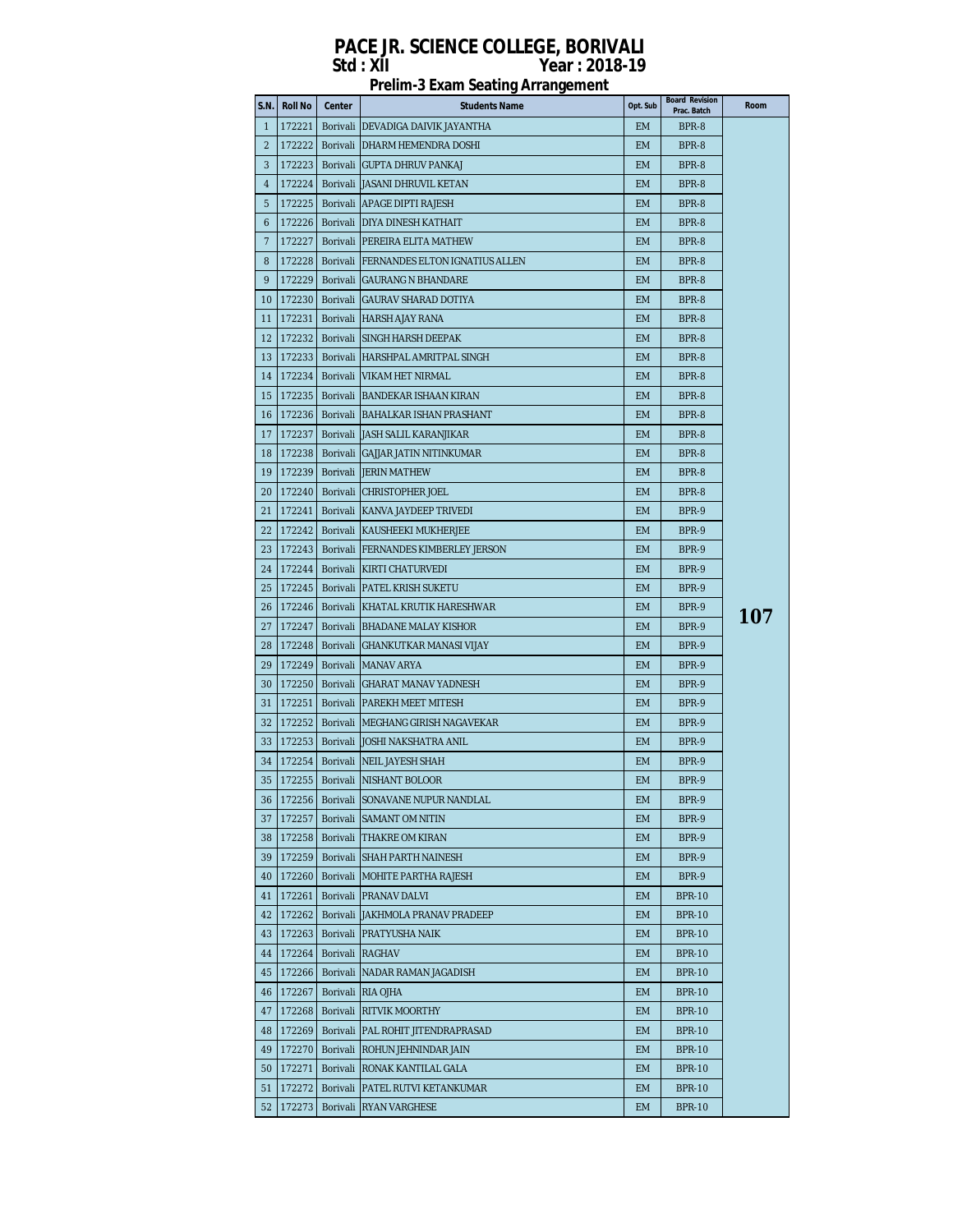| S.N.           | <b>Roll No</b> | Center          | <b>Students Name</b>                     | Opt. Sub  | <b>Board Revision</b><br>Prac. Batch | Room |
|----------------|----------------|-----------------|------------------------------------------|-----------|--------------------------------------|------|
| -1             | 172274         |                 | Borivali SADIYA IRSHAD KHAN              | EM.       | <b>BPR-10</b>                        |      |
| 2              | 172275         |                 | Borivali JAMIN SAGAR BHOJA               | EM.       | <b>BPR-10</b>                        |      |
| 3              | 172276         |                 | Borivali IMUDALIAR SAGAR VIVEK           | EM.       | <b>BPR-10</b>                        |      |
| 4              | 172277         |                 | Borivali G SAI ISHAAN                    | EM.       | <b>BPR-10</b>                        |      |
| 5              | 172278         |                 | Borivali SAMVEG GIRISH GALA              | EM.       | <b>BPR-10</b>                        |      |
| 6              | 172279         |                 | Borivali TOSHNIWAL SANDESH MANOJ         | EM.       | <b>BPR-10</b>                        |      |
| $\overline{7}$ | 172280         |                 | Borivali SANGRAAM PATWARDHAN             | EM.       | <b>BPR-10</b>                        |      |
| 8              | 172281         |                 | Borivali IMANE SHANTANU VILIN            | EM.       | <b>BPR-10</b>                        |      |
| 9              | 172282         |                 | Borivali BHOSALE SHIVAM PRASHANT         | EM.       | <b>BPR-11</b>                        |      |
| 10             | 172283         |                 | Borivali THAKUR SHREYA JAYESH            | EM.       | <b>BPR-11</b>                        |      |
| 11             | 172284         |                 | Borivali  VISHWASRAO SHREYASH SHASHIKANT | EM.       | <b>BPR-11</b>                        |      |
| 12             | 172285         |                 | Borivali JAREKAR SHUBH PRASAD            | EM.       | <b>BPR-11</b>                        |      |
| 13             | 172286         |                 | Borivali MOHILE SHUBHAM SACHIN           | EM.       | <b>BPR-11</b>                        |      |
| 14             | 172287         |                 | Borivali SIDDHANT KASTURE                | EM.       | <b>BPR-11</b>                        |      |
| 15             | 172288         |                 | Borivali ISIDDHANT ARJUN SHINDE          | EM.       | <b>BPR-11</b>                        |      |
| 16             | 172289         |                 | Borivali CHAVAN SIDDHESH RAMESH          | EM.       | <b>BPR-11</b>                        |      |
| 17             | 172290         |                 | Borivali MOHATA SIDHANT ARUN             | EM.       | <b>BPR-11</b>                        |      |
| 18             | 172291         |                 | Borivali SOUMYA HARSHAVARDHAN DESHPANDE  | EM.       | <b>BPR-11</b>                        |      |
| 19             | 172292         |                 | Borivali TANISHKA MOHAN                  | EM.       | <b>BPR-11</b>                        |      |
| 20             | 172293         |                 | Borivali [TARJINI MEHTA                  | EM.       | <b>BPR-11</b>                        | 106  |
| 21             | 172294         |                 | Borivali JBANE TEJAS RAMAKANT            | EM.       | <b>BPR-11</b>                        |      |
| 22             | 172295         |                 | Borivali   DALAL UDBHAV CHINTAK          | EM.       | <b>BPR-11</b>                        |      |
| 23             | 172296         |                 | Borivali   GHARAT UJJWAL RAJENDRA        | EM.       | <b>BPR-11</b>                        |      |
| 24             | 172297         |                 | Borivali UPANSHU DAS                     | EM.       | <b>BPR-11</b>                        |      |
| 25             | 172298         |                 | Borivali ISHARMA URVASHI RADHESHAM       | EM.       | <b>BPR-11</b>                        |      |
| 26             | 172299         |                 | Borivali RAKHUNDE VAIBHAV NARAYAN        | EM.       | <b>BPR-11</b>                        |      |
| 27             | 172300         |                 | Borivali   VASAV RAJENDRAKUMAR PARMAR    | <b>EM</b> | <b>BPR-11</b>                        |      |
| 28             | 172301         |                 | Borivali   VEDAN NITYANANND SHET         | EM.       | <b>BPR-11</b>                        |      |
| 29             | 172302         |                 | Borivali KUNTE VEDANT NILESH             | EM.       | <b>BPR-12</b>                        |      |
| 30             | 172303         |                 | Borivali  YADAV VIKAS RAJKUMAR           | EM.       | <b>BPR-12</b>                        |      |
| 31             |                |                 | 172304   Borivali MALVANIYA VIRAL CHETAN | <b>EM</b> | <b>BPR-12</b>                        |      |
| 32             | 172305         | Borivali        | VISMAY KAMLESH MISTRY                    | EM        | BPR-12                               |      |
| 33             | 172306         | Borivali        | <b>IDALVI YASH PARAG</b>                 | EM        | <b>BPR-12</b>                        |      |
| 34             | 172307         | <b>Borivali</b> | <b>MISHRA YASH KAUSHIK</b>               | EM        | <b>BPR-12</b>                        |      |
| 35             | 172309         | Borivali        | YASH PRITESH SHAH                        | EM        | <b>BPR-12</b>                        |      |
| 36             | 172310         | Borivali        | YASHVI MAYUR MEHTA                       | EM        | <b>BPR-12</b>                        |      |
| 37             | 172311         | Borivali        | JPANDIT YUTIKA HEMANT                    | EM.       | <b>BPR-12</b>                        |      |
| 38             | 172389         | Borivali        | JASANI SENIYAL JIGNESH                   | EM        | <b>BPR-12</b>                        |      |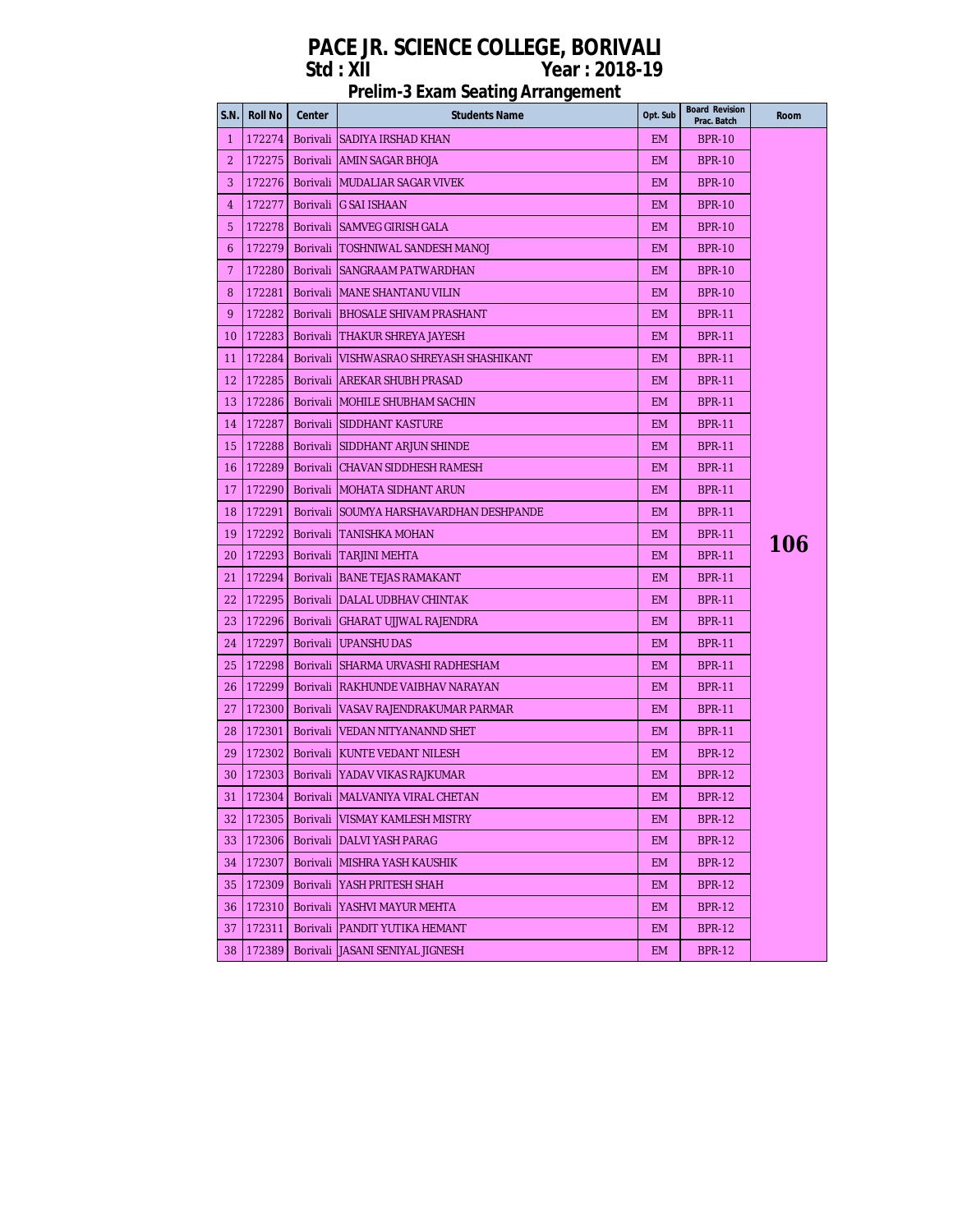| <b>S.N.</b>  | <b>Roll No</b> | Center  | <b>Students Name</b>                        | Opt. Sub | <b>Board Revision</b><br>Prac. Batch | Room |
|--------------|----------------|---------|---------------------------------------------|----------|--------------------------------------|------|
| $\mathbf{1}$ | 172602         |         | Borivali SIDDHARTH PRASATH                  | EM.      | <b>BPR-12</b>                        |      |
| 2            | 172610         |         | Borivali CHONKAR PARAS KIRTI                | EM       | <b>BPR-12</b>                        |      |
| 3            | 172095         |         | Andheri   CHAUDHARI JAYESH SATISH           | EM       | <b>BPR-12</b>                        |      |
| 4            | 172206         |         | Andheri JOSHI ADITYA RAJESH                 | EM       | <b>BPR-12</b>                        |      |
| 5            | 172265         |         | Andheri JALSHI RAHUL SANJAY                 | EM       | <b>BPR-12</b>                        |      |
| 6            | 172312         |         | Andheri ISAWANT AAVISHKAR SHAILESH          | EM       | <b>BPR-12</b>                        |      |
| 7            | 172313         |         | Andheri ISUTHAR ABHIMANYU BHARAT            | EM       | <b>BPR-12</b>                        |      |
| 8            | 172314         |         | Andheri   RAWAL ADITI DINESH                | EM       | <b>BPR-12</b>                        |      |
| 9            | 172315         |         | Andheri JADITYA RAJENDRA BENDE              | EM       | <b>BPR-12</b>                        |      |
| 10           | 172316         |         | Andheri RAUT AKSHAJ VIVEK                   | EM       | <b>BPR-12</b>                        |      |
| 11           | 172317         |         | Andheri   AKSHAT CHORDIA                    | EM       | <b>BPR-13</b>                        |      |
| 12           | 172318         |         | Andheri JAMANPREET SINGH                    | EM       | <b>BPR-13</b>                        |      |
| 13           |                |         | 172319   Andheri   SINGH AMBRISH RANBIJAY   | EM       | <b>BPR-13</b>                        |      |
| 14           |                |         | 172320   Andheri   ANSH KRISHNA KUMAR SINGH | EM       | <b>BPR-13</b>                        |      |
| 15           | 172321         |         | Andheri   KARIPOTTIL ASHISH CHERIAN         | EM       | <b>BPR-13</b>                        |      |
| 16           |                |         | 172322   Andheri   VOTAVAT BHAVYA MANOJ     | EM       | <b>BPR-13</b>                        |      |
| 17           | 172323         |         | Andheri   DHERE DAKSHAL BABA                | EM       | <b>BPR-13</b>                        |      |
| 18           | 172324         |         | Andheri   DARSH SUKETU PAREKH               | EM       | <b>BPR-13</b>                        |      |
| 19           | 172325         |         | Andheri IDEVANSHU VRAJESH SHAH              | EM       | <b>BPR-13</b>                        | 104  |
| 20           | 172326         |         | Andheri ISHAH DEVARSHI ANISH                | EM       | <b>BPR-13</b>                        |      |
| 21           | 172327         |         | Andheri   MEHTA DHRUV HEMAL                 | EM       | <b>BPR-13</b>                        |      |
| 22           | 172328         |         | Andheri DALAL DITI SANJEEV                  | EM       | <b>BPR-13</b>                        |      |
| 23           | 172329         |         | Andheri   BORKAR HARSH VINAYAK              | EM       | <b>BPR-13</b>                        |      |
| 24           |                |         | 172330   Andheri   SHAH HARSH AMITKUMAR     | EM       | <b>BPR-13</b>                        |      |
| 25           | 172331         |         | Andheri ISHAAN RAJESH MEHTA                 | EM       | <b>BPR-13</b>                        |      |
| 26           | 172332         |         | Andheri JJASH A SHAH                        | EM       | <b>BPR-13</b>                        |      |
| 27           |                |         | 172333   Andheri   JASH T SHAH              | EM       | <b>BPR-13</b>                        |      |
| 28           |                |         | 172334   Andheri   SUVARNA JATIN RAVI       | EM       | <b>BPR-13</b>                        |      |
| 29           |                |         | 172335   Andheri   JAYESH RATHI             | EM       | <b>BPR-13</b>                        |      |
| 30           |                |         | 172336   Andheri   GANDHI KANIKA PREMAL     | EM       | <b>BPR-13</b>                        |      |
|              |                |         | 31   172338   Andheri KARIA KARTIK VIRAL    | EM       | <b>BPR-14</b>                        |      |
|              | 32   172339    |         | Andheri KUNAL CHANDRAKANT KADAM             | EM       | <b>BPR-14</b>                        |      |
|              | 33   172340    | Andheri | KUSHAL RAJNIKANT SHAH                       | EM       | <b>BPR-14</b>                        |      |
| 34           | 172341         | Andheri | CHURI MANAS AMIT                            | EM       | <b>BPR-14</b>                        |      |
| 35           | 172342         | Andheri | TAYSHETE MIHIR PRASHANT                     | EM       | BPR-14                               |      |
| 36           | 172343         | Andheri | MUFADDAL J RANGWALA                         | EM       | <b>BPR-14</b>                        |      |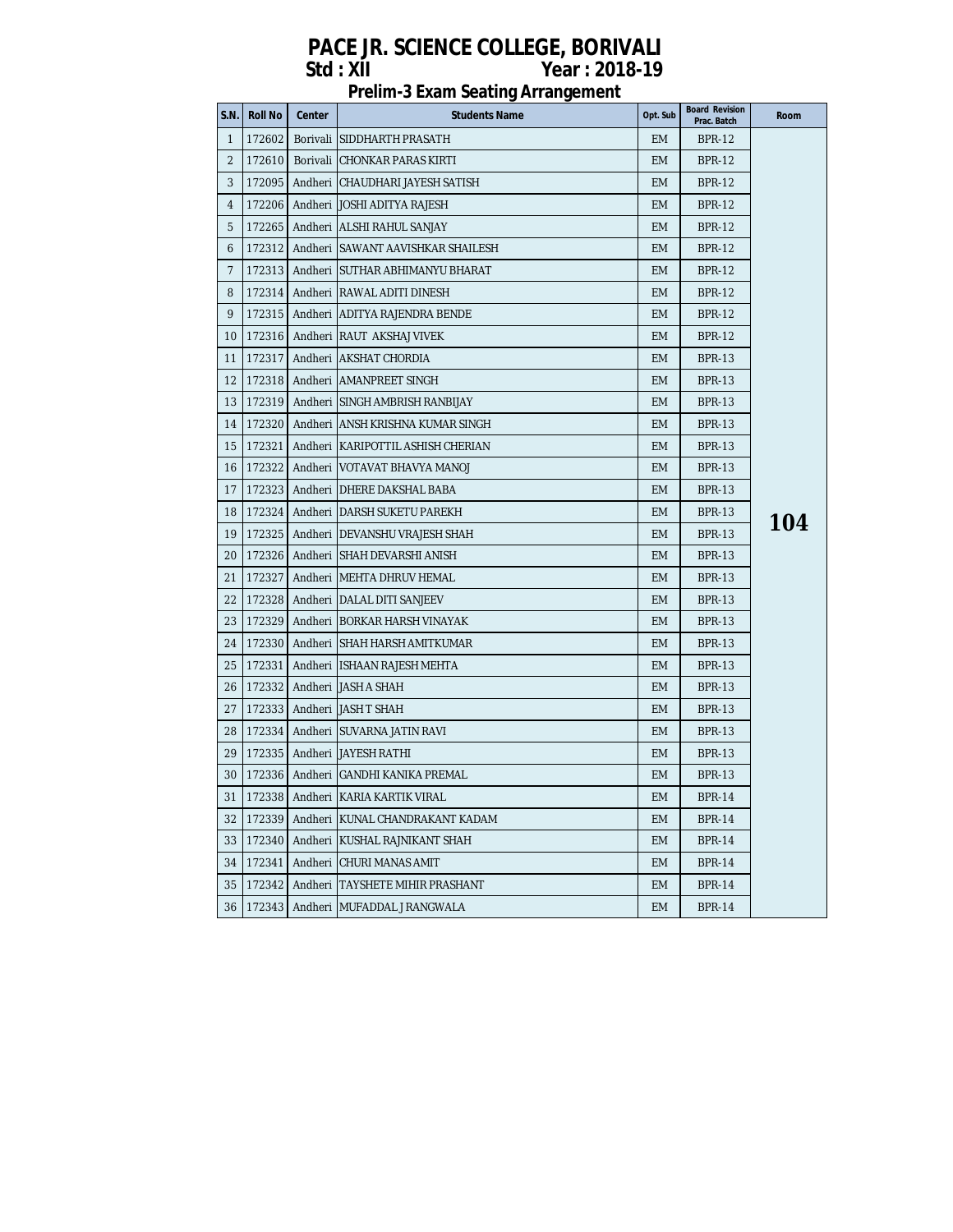| S.N.              | Roll No     | Center                          | <b>Students Name</b>                         | Opt. Sub  | <b>Board Revision</b><br>Prac. Batch | Room |
|-------------------|-------------|---------------------------------|----------------------------------------------|-----------|--------------------------------------|------|
| $\mathbf{1}$      | 172344      |                                 | Andheri NEIL VIKAS VASHANI                   | EM.       | <b>BPR-14</b>                        |      |
| $\overline{2}$    | 172345      |                                 | Andheri NIDHI NIVEDITA                       | <b>EM</b> | <b>BPR-14</b>                        |      |
| 3                 | 172346      |                                 | Andheri INIKUNJ NAVNIT CHOUDHARY             | <b>EM</b> | <b>BPR-14</b>                        |      |
| 4                 | 172347      |                                 | Andheri PARSHVA PRAGNESH SHAH                | <b>EM</b> | <b>BPR-14</b>                        |      |
| 5                 | 172348      |                                 | Andheri   DALI PARTH SANTOSH                 | <b>EM</b> | <b>BPR-14</b>                        |      |
| 6                 | 172349      |                                 | Andheri   PRAJAPATI PARTH DHARMENDRA         | <b>EM</b> | <b>BPR-14</b>                        |      |
| $\overline{7}$    |             |                                 | 172350   Andheri   GUPTA PRATHAM DINESH      | <b>EM</b> | <b>BPR-14</b>                        |      |
| 8                 | 172351      |                                 | Andheri KURAMBHATTI PRATHAMESH GITESH        | <b>EM</b> | <b>BPR-14</b>                        |      |
| 9                 | 172352      |                                 | Andheri SINGH PRITIMA PRITHVI                | <b>EM</b> | <b>BPR-14</b>                        |      |
| 10                | 172353      |                                 | Andheri   PANDYA RAJ JIGAR                   | <b>EM</b> | BPR-14                               |      |
| 11                | 172355      |                                 | Andheri JJETHWA RIDHESH RAKESH               | <b>EM</b> | <b>BPR-14</b>                        |      |
| $12 \overline{ }$ | 172356      |                                 | ANDHER RISHAV BISWAS                         | <b>EM</b> | <b>BPR-14</b>                        |      |
| 13                | 172357      |                                 | Andheri RISHITA PAL                          | <b>EM</b> | <b>BPR-14</b>                        |      |
| 14                |             |                                 | 172358   Andheri   RIYANSHI SANJAY BOHRA     | <b>EM</b> | <b>BPR-14</b>                        |      |
| 15                | 172359      |                                 | Andheri   ROMIT KETAN CHANGANI               | <b>EM</b> | <b>BPR-15</b>                        |      |
| 16                |             |                                 | 172360   Andheri   RUSHABH NILESH SHAH       | <b>EM</b> | BPR-15                               |      |
| 17                | 172361      |                                 | Andheri KOTHARI RUSHIL NITESH KUMAR          | <b>EM</b> | <b>BPR-15</b>                        |      |
| 18                | 172362      |                                 | Andheri SALONI MITTAL                        | <b>EM</b> | <b>BPR-15</b>                        |      |
| 19                |             |                                 | 172363 Andheri   DUBEY SAMRIDDHI DINESH      | <b>EM</b> | <b>BPR-15</b>                        |      |
| 20                | 172364      |                                 | Andheri   DHARA SANDIP SUBHASH               | <b>EM</b> | <b>BPR-15</b>                        |      |
| 21                | 172365      |                                 | Andheri IRATHORE SATYAPAL SINGH ISHWAR SINGH | <b>EM</b> | <b>BPR-15</b>                        |      |
| 22                | 172366      |                                 | Andheri NALAMUTT SHAMITA VISHWANATH          | <b>EM</b> | <b>BPR-15</b>                        | 103  |
| 23                | 172367      |                                 | Andheri ISHETTY SHIVANSH CHANDRAKANT         | <b>EM</b> | <b>BPR-15</b>                        |      |
| 24                |             |                                 | 172368   Andheri   SOHAM KAMDAR              | <b>EM</b> | <b>BPR-15</b>                        |      |
| 25                | 172369      |                                 | Andheri (GHADI SURABHEE VILAS                | <b>EM</b> | <b>BPR-15</b>                        |      |
| 26                | 172370      |                                 | Andheri ISUYASH GUPTA                        | <b>EM</b> | <b>BPR-15</b>                        |      |
| 27                | 172371      |                                 | Andheri TANISHA VIJAY SINGH                  | <b>EM</b> | <b>BPR-15</b>                        |      |
| 28                |             |                                 | 172372   Andheri   TANISHI TEWARI            | EM.       | <b>BPR-15</b>                        |      |
|                   |             | 29   172373   Andheri   TEJ VED |                                              | <b>EM</b> | <b>BPR-15</b>                        |      |
| 30                |             |                                 | 172374   Andheri   SALVI UTKARSH SHAILENDRA  | <b>EM</b> | <b>BPR-15</b>                        |      |
|                   |             |                                 | 31 172375 Andheri DOSHI VIRAL NIRAJ          | EM        | <b>BPR-15</b>                        |      |
|                   | 32   172376 |                                 | Andheri   RUHELA VIVEK LOVEKUMAR             | <b>EM</b> | <b>BPR-15</b>                        |      |
|                   | 33   172377 |                                 | Andheri RATHOD VRAJESH DINESH                | <b>EM</b> | BPR-15                               |      |
|                   | 34   172379 |                                 | Andheri   YASH KUMAR ARVIND KUMAR GUPTA      | <b>EM</b> | <b>BPR-15</b>                        |      |
| 35                | 172380      |                                 | Andheri   KARANDEKAR YASH BALAJI             | <b>EM</b> | BPR-16                               |      |
|                   | 36   172601 |                                 | Andheri JJAISWAL DEVANSH TRIVENDRANATH       | <b>EM</b> | <b>BPR-16</b>                        |      |
| 37                | 172607      |                                 | Andheri   OHRI NIKHIL RAJESH                 | <b>EM</b> | <b>BPR-16</b>                        |      |
|                   | 38   172609 |                                 | Andheri SHARMA ADARSH ANGESH                 | EM.       | <b>BPR-16</b>                        |      |
| 39                | 172381      | Vasai                           | <b>ABHIUDAY KUMAR</b>                        | EM.       | BPR-16                               |      |
| 40                | 172382      | Vasai                           | CHAVAN AISHWARYA ANAND                       | <b>EM</b> | <b>BPR-16</b>                        |      |
| 41                | 172383      | Vasai                           | DHAMANGE AKSHAY TUSHAR                       | <b>EM</b> | BPR-16                               |      |
|                   | 42 172384   | Vasai                           | SHARMA JEET DEVENDRA                         | <b>EM</b> | BPR-16                               |      |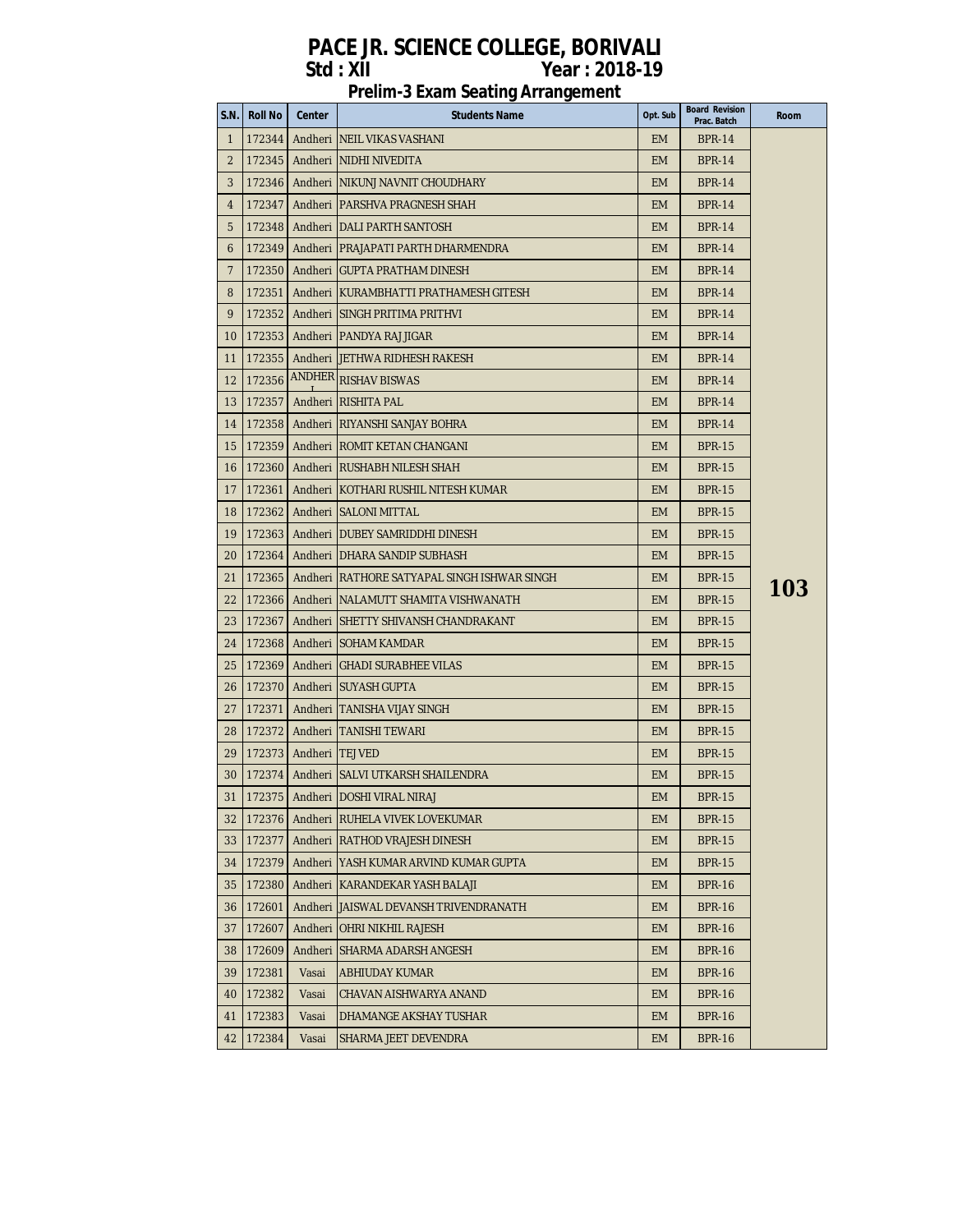| S.N. | Roll No | Center   | <b>Students Name</b>                       | Opt. Sub  | <b>Board Revision</b><br>Prac. Batch | <b>Room</b> |
|------|---------|----------|--------------------------------------------|-----------|--------------------------------------|-------------|
| 1    | 172385  | Vasai    | <b>MHATRE MANAS VIJAY</b>                  | EM.       | <b>BPR-16</b>                        |             |
| 2    | 172386  | Vasai    | <b>VAIBHAV TALESARA</b>                    | <b>EM</b> | <b>BPR-16</b>                        |             |
| 3    | 172387  | Vasai    | JADHAV VRUSHABH ASHOK                      | <b>EM</b> | <b>BPR-16</b>                        |             |
| 4    | 172388  | Vasai    | IMESTRY YADNESH SUDHAKAR                   | <b>EM</b> | <b>BPR-16</b>                        |             |
| 5    | 172605  | Vasai    | DIXIT ATHARV ANIL                          | <b>EM</b> | <b>BPR-16</b>                        |             |
| 6    | 162351  | cis      | NIRALA SHUBHAM RAJKUMAR                    | EM.       | <b>BPR-16</b>                        |             |
| 7    | 162391  | cis      | UPADHYAY CHAITANYA VIKAS                   | <b>EM</b> | <b>BPR-16</b>                        |             |
| 8    | 162314  | cis      | CHOURASIA ARYAN BIRENDRA                   | <b>EM</b> | <b>BPR-16</b>                        |             |
| 9    | 162325  | cis      | HEDA MUKUND RAVI                           | <b>EM</b> | <b>BPR-16</b>                        |             |
| 10   | 172401  |          | Borivali ABHISHEK LAL                      | Med P     | <b>BPR-17</b>                        |             |
| 11   | 172402  |          | Borivali WADE ADITI PRITAM                 | Med P     | <b>BPR-17</b>                        |             |
| 12   | 172404  |          | Borivali IMENEZES BEVERLY AGNES ARTHUR     | Med P     | <b>BPR-17</b>                        |             |
| 13   |         |          | 172405   Borivali   PIMPLE BHAVAM GAJENDRA | Med P     | <b>BPR-17</b>                        |             |
| 14   | 172406  |          | Borivali   YEOLE DARSHAN KIRAN             | Med P     | <b>BPR-17</b>                        |             |
| 15   |         |          | 172408   Borivali   PATIL DHAWAL MANGESH   | Med P     | <b>BPR-17</b>                        |             |
| 16   |         |          | 172409   Borivali SHAH DHRUVI JIGNESH      | Med P     | <b>BPR-17</b>                        |             |
| 17   |         |          | 172410   Borivali   DISHA JAIN             | Med P     | <b>BPR-17</b>                        |             |
| 18   |         |          | 172412 Borivali MOHITE ESHA TANAJI         | Med P     | <b>BPR-17</b>                        |             |
| 19   | 172413  |          | Borivali CHAUHAN HARDIK JAYESHBHAI         | Med P     | <b>BPR-17</b>                        | 102         |
| 20   | 172414  |          | BORIVAL PATEL HARDIKA DINESH               | Med P     | <b>BPR-17</b>                        |             |
| 21   | 172416  |          | Borivali HARSHITA RAJESH MIRGH             | Med P     | <b>BPR-17</b>                        |             |
| 22   | 172417  |          | Borivali CHAKKALAKKAL JISA JAISON          | Med P     | <b>BPR-17</b>                        |             |
| 23   | 172418  |          | Borivali SANKHE KAIVALYA RAVINDRA          | Med P     | <b>BPR-17</b>                        |             |
| 24   | 172419  |          | Borivali JJAIN KAVITA PRAVINBHAI           | Med P     | <b>BPR-17</b>                        |             |
| 25   | 172420  |          | Borivali GOKALGANDHI KHUSHALI PARMANAND    | Med P     | <b>BPR-17</b>                        |             |
| 26   | 172421  |          | Borivali   PATIL KRUNAL SUNIL              | Med P     | <b>BPR-17</b>                        |             |
| 27   |         |          | 172423   Borivali   GAONKAR OMKAR SUNIL    | Med P     | <b>BPR-17</b>                        |             |
| 28   | 172425  |          | Borivali KASHIKAR PURVA MAYUR              | Med P     | <b>BPR-18</b>                        |             |
| 29.  |         |          | 172426   Borivali RACHITA DINESH KURMI     | Med P     | <b>BPR-18</b>                        |             |
| 30   |         |          | 172427   Borivali KEWAT RASHI FAUZDAR      | Med P     | <b>BPR-18</b>                        |             |
|      |         |          | 31   172429   Borivali ROHAN ARUN DESAI    | Med P     | <b>BPR-18</b>                        |             |
| 32   | 172430  |          | Borivali   PUJARI RUTUJA TANAJI            | Med P     | <b>BPR-18</b>                        |             |
| 33.  | 172431  |          | Borivali PATIL SAKSHI SUNIL                | Med P     | <b>BPR-18</b>                        |             |
| 34   | 172432  |          | Borivali PATIL SAKSHI MILIND               | Med P     | <b>BPR-18</b>                        |             |
| 35   | 172433  |          | Borivali JJAGTAP SHARDOOL SHEKHAR          | Med P     | <b>BPR-18</b>                        |             |
| 36   | 172434  | Borivali | SHAIKH SHIFA SHAKIL AHMED                  | Med P     | <b>BPR-18</b>                        |             |